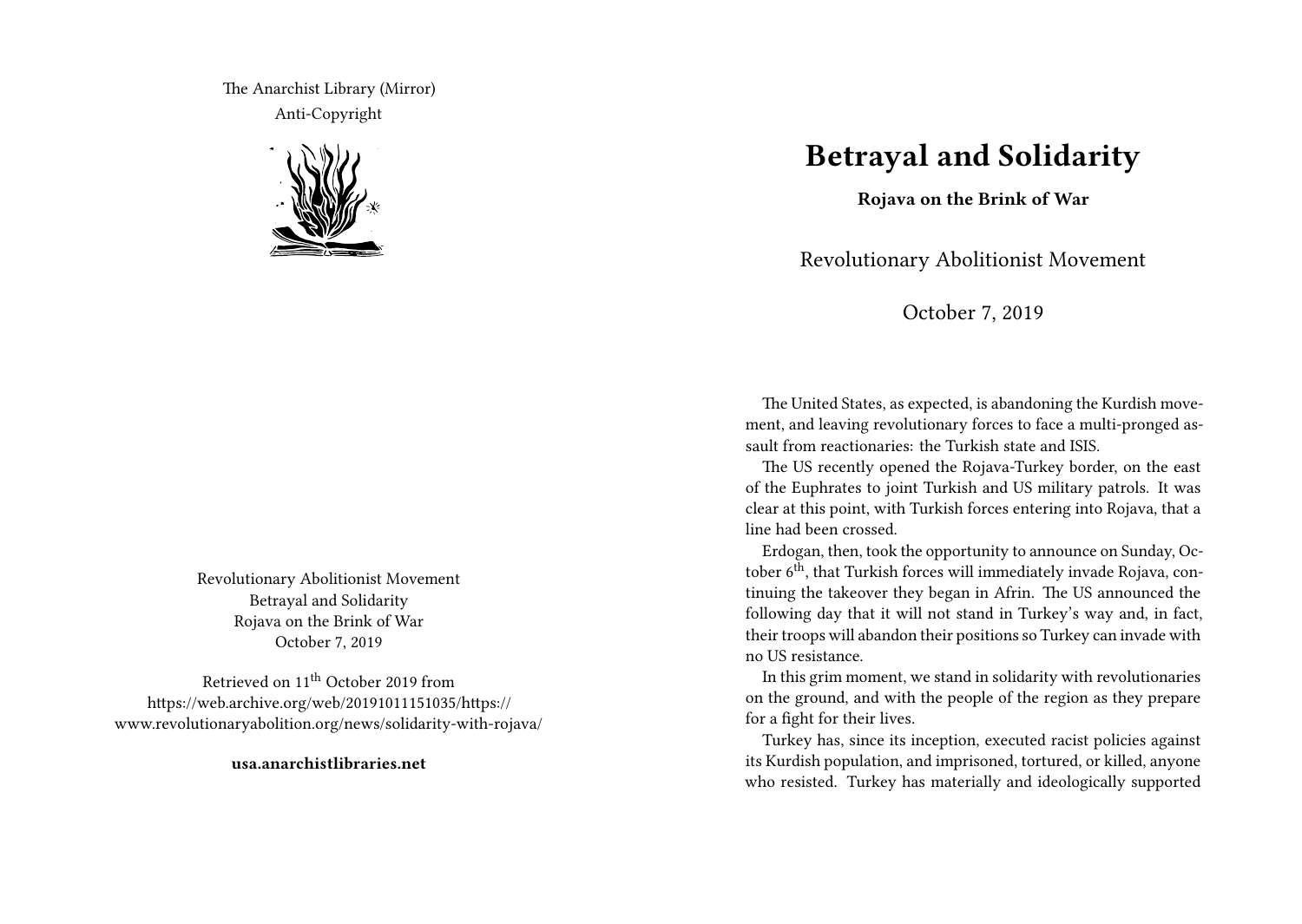ISIS (Daesh) in its fight against the Kurds. Yet in spite of this support and Daesh's brutality, the Kurds were able to push Daesh out of Kobane, and turn the tide against Daesh fascism. The US, seeing an opportunity to halt Daesh's advances, and gain a logistical foothold in the Middle East (particularly as its power and influence is waning), supplied the Kurds with weapons and tactical aid in their fight, peculiarly allying themselves with a left-wing movement.

As supporters around the world knew, this alliance was selfserving and temporary. But the betrayal is still devastating. Recently, for instance, the US requested the Kurds remove their border defenses for the joint patrols. This act set the stage for an unimpeded Turkish invasion. To add insult to injury, the US announced it was going to hand over Daesh detainees to the Turkish state, essentially returning fighters to the battlefield and reigniting the war in an unpredictable and heinous fashion. The war is about to take on a new, even more vicious form.

The United States' betrayal comes as no surprise. Historically they have forged duplicitous alliances with the Kurds which lead to historically well known massacres.

During the Iran-Iraq War the US supported Saddam, giving him diplomatic cover and military aid as his regime launched the Anfal campaign which was one of the most genocidal acts in recent history. Then during the Gulf War, in the early 1990's, the US encouraged the Kurds to rise up against Saddam and abandoned them as Saddam launched a savage campaign of repression.

During this recent juncture, the US has been consistently playing a double game. In November of 2018, U.S. State Department offered a \$12 million bounty on information about the Kurdish guerrilla leadership. Even as the US sent bombers in support of Kurdish positions in Raqqa they were selling Erdogan weapons and giving him logistical support as he hunted guerrillas in the mountains of Iraq.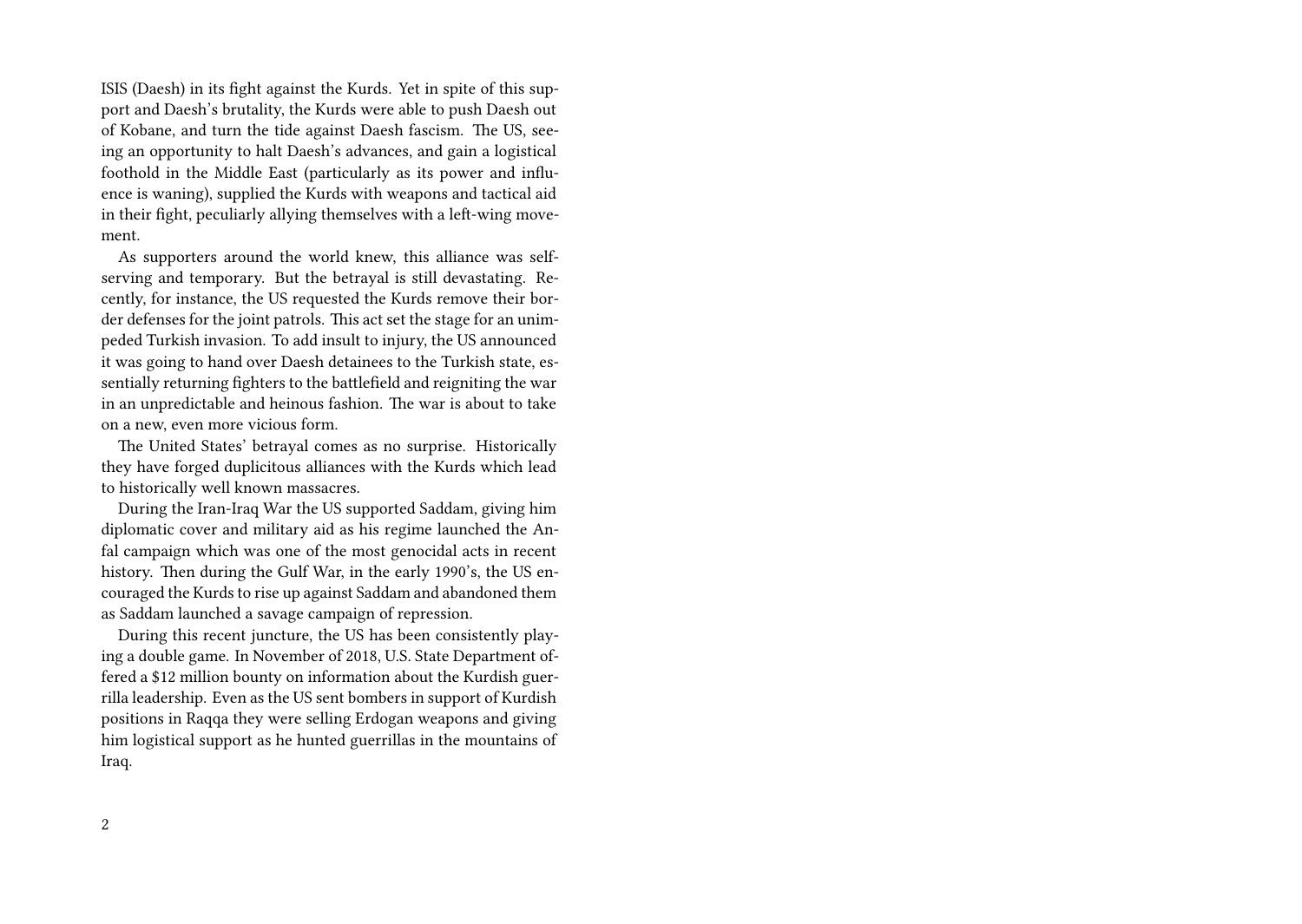Why the US is selling out the Kurds at the particular juncture is unclear, but we do know that far right states, even when they are at war, depend on each other for their continued existence. The rise of political Islam ran concurrently with the rise of fundamentalist Christian political power in the US; similarly to how the rise of Putin and Berlusconi was a prelude to Trump and Bolsonaro. The mutual understanding of these regimes run deep: from authoritarian ruling practices to ruthlessly extinguishing resistance movements to maintaining strict social hierarchies in order to rule.

In the euphoric moment when the Kurds began to prevail in Kobane, anarchists from around the world began to flock to Rojava, joining other revolutionaries who had already found their way to the region. A beautiful moment of solidarity erupted: revolutionaries from all backgrounds fighting side by side for the liberation of oppressed people.

The anarchists had come to support an active anti-state, antiimperialist, feminist social movement in its infancy. But, with the hindsight of the past in clear focus we anarchists have always maintained: collusion with imperialists is a mistake, and the United States is a totalitarian beast.

The tyranny the US imposes within its own borders, on people around the world with its history of colonial, imperialist violence leaves no debate about where America stands.

The United States is the regime at the helm, with Turkey and Daesh as appendages of its ruthlessness. Its very existence depends on the extermination of revolutionary forces, and it will continue to combat, deceive, and destroy us all. To establish a liberated society, all reactionary forces, particularly the US, must be completely destroyed.

RAM stand in solidarity with the people of Rojava — the Kurds, Arabs, Assyrians, Syriacs, Yezidis, and Armenians — who are yet again going to be in a fight for their lives, and would like to live free of all authoritarian regimes.